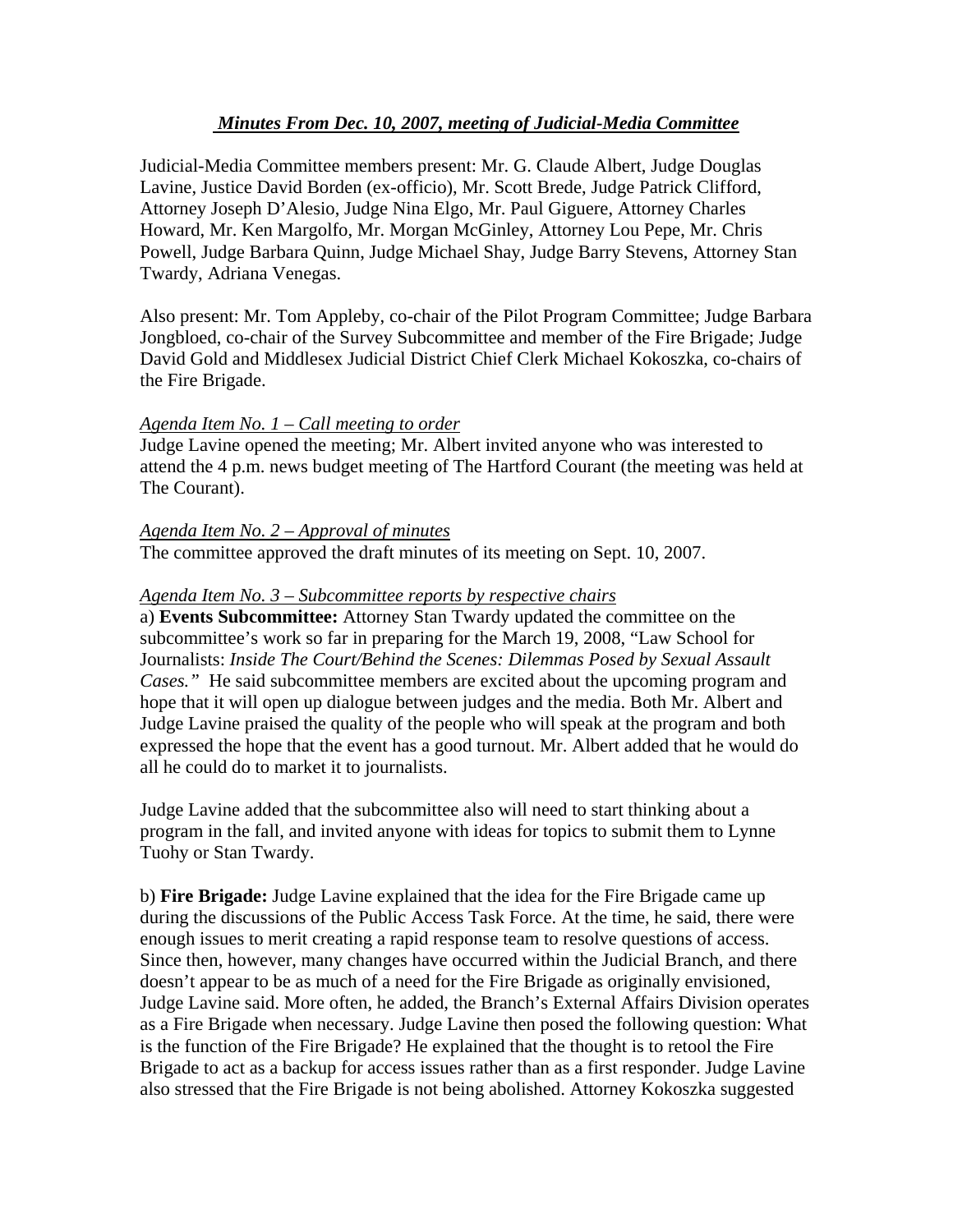that the Fire Brigade could be used to review access issue post-mortem and recommend changes, if necessary. Mr. Albert suggested that it might be good to refer to the Fire Brigade systemic issues that require more in-depth study.

c) **Pilot Program:** Judge Clifford reported that he and Tom Appleby, the committee's cochairs, met earlier in the day**.** The committee has not met yet and needs to develop a way to evaluate the program, Judge Clifford said. Mr. Appleby said the question now is whether the Legislature will provide CT-N with the money necessary to cover cases in the pilot program. Judge Clifford added that the Branch is trying to figure out what will happen come Jan. 2, 2008, when the rules change and allow greater camera access.

Mr. Albert added the committee will have to look at new media, as well as the more traditional news media.

d) **Survey Subcommittee:** Judge Jongbloed addressed the draft report prepared from the surveys distributed in October to judges and media representatives. She cited the many positive comments she read from members of the media and got the impression that things have improved. At the same time, she said, the surveys provided insight into procedural problems that reporters encounter. She added that she also believes that it was helpful for the media to read about judges' frustration with errors in the media. Overall, Judge Jongbloed said, the survey was a "very healthy process."

Judge Jongbloed summarized some of the judges' responses for the committee, focusing on questions regarding cameras in court, what judges do when they see unfair criticism, and whether it's important to develop guidelines to respond to unfair criticism. The judges also expressed interest in educational programs, she said.

Scott Brede summarized some of the media responses, adding that nearly all of the reporters were agreeable to participating in educational programs. Judge Jongbloed added that one thing that struck her from the media responses were inconsistencies among courthouses.

Judge Lavine asked what the surveys showed as the most significant concerns. Judge Jongbloed answered that the logistics of allowing cameras in court is one, and that unfair criticism "clearly hit a nerve." Scott Brede answered that a major issue among media representatives was the "hit or miss of trying to find" a court file.

Justice Borden cautioned that setting up a formal mechanism for responding to unfair criticism isn't going to solve the problem, and that it may be best to handle these types of situations on a case-by-case basis. Mr. Albert said that the media shares the judges' frustrations with inaccuracies; they don't want to get it wrong and then have an error perpetuated, he added.

Judge Stevens responded that there will be inherent conflict. The news media, he said, usually are interested in issues that are present and hot, i.e. pending cases. And under the Practice Book rules, a judge cannot comment on a pending case. What concerns him